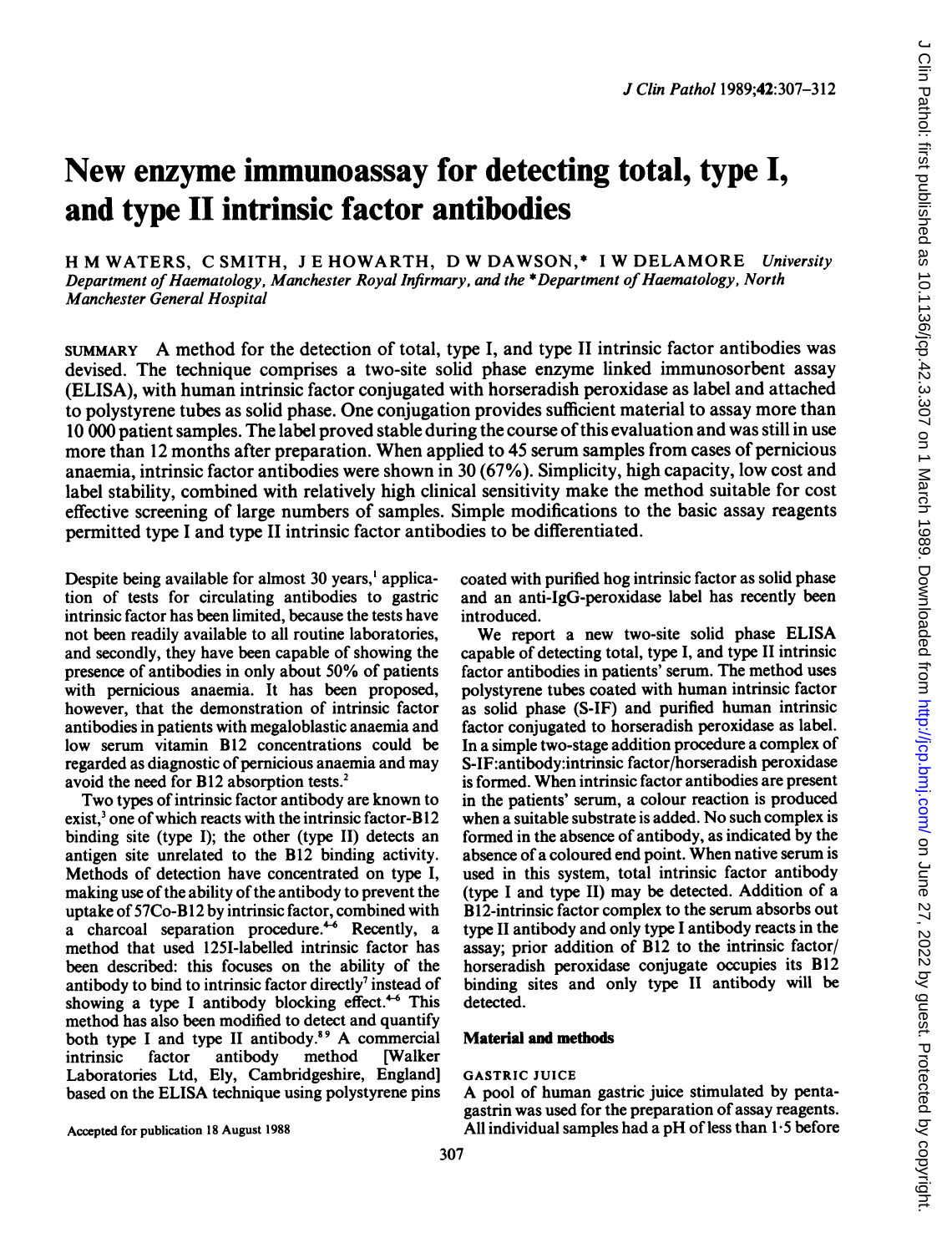# Waters, Smith, Howarth, Dawson, Delamore

depepsinisation<sup>10</sup> and storage at  $-20^{\circ}$ C. This gastric juice was used as the source of intrinsic factor in the preparation of the solid phase intrinsic factor and enzyme labelled intrinsic factor test reagents.

#### SOLID PHASE INTRINSIC FACTOR

Polystyrene tubes were coated with intrinsic factor using the glutaraldehyde pre-treatment method of Boenisch.<sup>11</sup> Five hundred microlitres of a 0.1% solution of glutaraldehyde (Sigma Chemical Company Ltd, Poole, Dorset, England) in 0-1 M carbonate/ hydrochloric acid buffer  $(pH 90)$  were dispensed into 75 mm  $\times$  11 mm polystyrene tubes (Sarstedt Ltd, Beaumont Leys, Leicester, England). These were then incubated at 56°C for three hours, washed twice with distilled water, and dried. Two hundred microlitres of ammonium sulphate precipitated human gastric juice<sup>12</sup> containing 100 ng intrinsic factor were dispensed into all tubes, which were then stored at 4°C until required.

# ENZYME LABELLED INTRINSIC FACTOR

Human gastric juice was concentrated by ultrafiltration (Amicon Ltd, Woking, Surrey, England) through a 10 000 molecular weight cut off membrane. Following overnight dialysis against three  $\times$  one litre changes of  $0.05$  M phosphate buffered saline (PBS), pH 7.4, the preparation was centrifuged at 30 000  $\times$  g for 30 minutes and any sediment discarded. The supernatant was further purified by gel filtration on a 50 cm  $\times$  2.5 cm column of Sephacryl S200 (Pharmacia Ltd, Central Milton Keynes, Buckinghamshire, England) equilibrated in 0-05 M PBS (pH 7.4). Two main protein peaks (A280) were obtained within 80 fractions, each of 2 ml volume. The intrinsic factor, as measured by the method of Chanarin,<sup>4</sup> was located within the second of these peaks. The fractions containing intrinsic factor were then pooled, further concentrated by ultrafiltration as before (Amicon Ltd, Woking, Surrey, England), and divided into 5 ml amounts containing <sup>5</sup> mg of protein before storage at  $-20^{\circ}$ C.

A <sup>5</sup> mg portion of the purified gastric juice was conjugated to horseradish peroxidase (Sigma Chemical Company Ltd) by the periodate-aldehyde method of Nakane and Kawoia.'4 The resulting preparation was applied to a 50 cm  $\times$  2.5 cm column of Sephacryl S200 (Pharmacia Ltd) equilibrated in <sup>0</sup> <sup>05</sup> M PBS (pH 7-4). Fractions of <sup>2</sup> ml volume were collected and the individual absorbances measured at <sup>280</sup> nm (total protein) and <sup>403</sup> nm (horseradish peroxidase). The fractions containing intrinsic factor associated with horseradish peroxidase were pooled. Bovine serum albumin (BSA) was added at a concentration of 10 g/l before being stored in aliquots of 100  $\mu$ l at  $-20^{\circ}$ C.

Assay diluents Buffer A: 0-02 M PBS (pH 7.4), containing 40 g/l BSA (for serum dilution). Buffer B: 0-02 M PBS (pH 7-4), containing <sup>10</sup> g/l BSA (intrinsic factor/horseradish peroxidase conjugate dilution). Buffer C:  $0.2$  M citrate phosphate (pH  $5.5$ ) (enzyme substrate preparation).

Enzyme substrate This was prepared immediately before use and consisted of 20 ml buffer C, 75 mg 0 phenylenediamine (dihydrochloride) (Sigma Chemical Company Ltd): 20 µ of 20 volume hydrogen peroxide.

Serum samples were obtained from the following subjects:<br>1 One

- One hundred and fifteen samples on which intrinsic factor antibody testing was requested on clinical or laboratory grounds. Pernicious anaemia was subsequently diagnosed in 45 of these patients.
- 2 Eighty requiring vitamin B12 measurement all of whom had concentrations greater than <sup>170</sup> ng/l (laboratory reference range  $= 120-900$  ng/l). Assays were performed by the method of Matthews, Gunasegaram, and Linnell.<sup>15</sup>
- 3 Ten from blood donors.<br>4 Two from cases 1 and 2
- Two from cases 1 and 2 with pernicious anaemia, previously known to have intrinsic factor antibodies, which were used for the comparison of antibody titres.

#### TEST PROTOCOL FOR TOTAL ANTIBODY DETECTION

The requisite number of polystyrene tubes coated with intrinsic factor were loaded into numbered centrifuge multitube carriers (MSE Scientific Instruments, Crawley, Sussex, England). From this point all manipulations and timings were carried out within these carriers in strict numerical order. The tubes were washed three times with a 0.05% solution of Tween 20 in distilled water. After the final wash they were briefly centrifuged and aspirated to remove the last drops of wash solution.

One hundred microlitres of the appropriate control or test sample were added. The tubes were centrifuged and incubated at 37°C for 60 minutes. At the end of this time the tubes were again washed three times as before.

Two hundred microlitres of intrinsic factor/horseradish peroxidase conjugate, freshly diluted in buffer B, were then added. The tubes were centrifuged and incubated at 37°C for a further 60 minutes and washed three times.

Five hundred microlitres of freshly prepared substrate were added and the tubes centrifuged, after which the reaction was allowed to proceed in the dark at room temperature for 60 minutes. Reagent blanks containing 500  $\mu$  of substrate alone were treated in the same way. The reaction was stopped by the addition of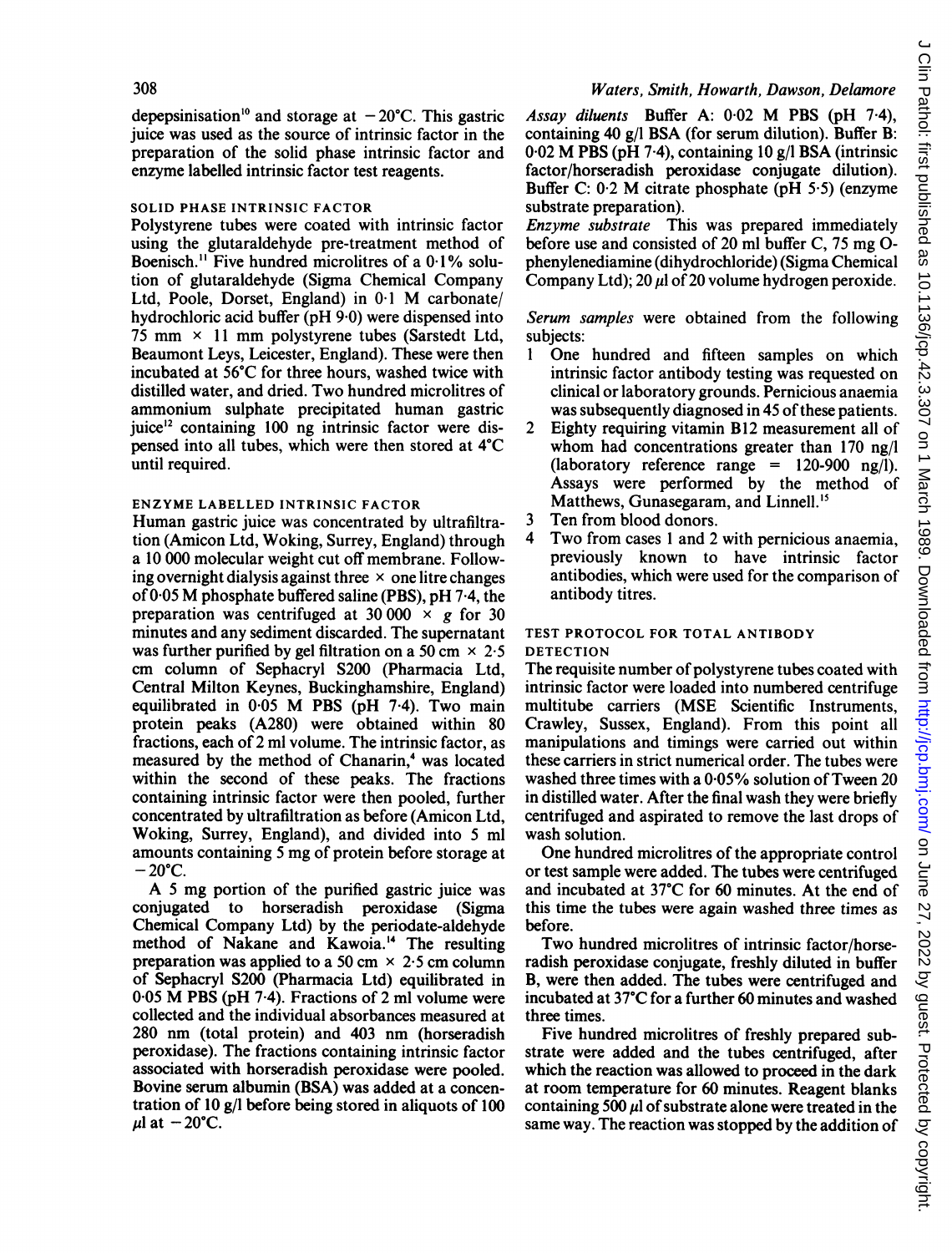<sup>2</sup> ml 2M hydrochloric acid. This was also added to the reagent blanks. Absorbance at 492 nm (A492) was measured in a spectrophotometer [Beckman-RIIC Ltd, High Wycombe, Buckinghamshire, England] zeroed on reagent blank.

# TEST PROTOCOL FOR TYPE <sup>I</sup> ANTIBODY DETECTION

A complex of B12 and intrinsic factor was prepared by adding <sup>1</sup> ml of ammonium sulphate precipitated gastric juice<sup>12</sup> containing 200 ng units intrinsic factor<sup>13</sup> to <sup>1</sup> ml of a 700 ng/ml solution of cyanocobalamin. The mixture was left at room temperature for 30 minutes and unbound B12 was removed by means of albumin-coated charcoal.

Type II intrinsic factor antibodies were then absorbed by adding 100  $\mu$ l of the prepared B12/intrinsic factor complex to  $100 \mu l$  of control and patients' sample. The mixture was left at room temperature for 30 minutes before testing. The resulting preparation was then subjected to the test protocol for total antibody detection.

# TEST PROTOCOL FOR TYPE II ANTIBODY **DETECTION**

The test protocol followed that for the detection of total antibody; but B12-blocked intrinsic factor/ horseradish peroxidase conjugate was used in this case to ensure that only type II antibodies could react with the label. Vitamin B12-blocked intrinsic factor/horseradish peroxidase conjugate was prepared by adding excess cyanocobalamin (10 ng) to conjugate (1 ng unit intrinsic factor). The mixture was left at room temperature for 30 minutes before being diluted for use.

The radioassay method used for comparative purposes was that of Ardeman and Chanarin 1963.<sup>4</sup> All volumes used were proportionately decreased.

Non-specific binding was determined using buffer A instead of serum in the total antibody test. The procedure was performed 59 times in 12 assays.

Negative serum response was assessed using a serum pool from the 10 blood donors. The pool was tested for total intrinsic factor antibodies 59 times in 12 assays.

# TOTAL, TYPE 1, AND TYPE II ANTIBODY DOSE RESPONSES

These were assessed by diluting sera from two patients (cases <sup>1</sup> and 2) known to contain antibodies to intrinsic factor. The dilutions were carried out in buffer A and were tested on four occasions at weekly intervals by the methods outlined above. Dilutions of the same two sera were also tested by the radioassay method.<sup>4</sup>

Four different batches of polystyrene tubes (Sarstedt Ltd), were used to prepare solid phase intrinsic factor. Total antibody dose responses for two intrinsic factor antibody positive sera were then determined Table 1 Measured and calculated data for enzyme labelled intrinsic factor

| Measured data                                                       | (m <sub>R</sub> )                          |
|---------------------------------------------------------------------|--------------------------------------------|
| Total protein <sup>16</sup>                                         | 3.314                                      |
| Total horseradish peroxidase<br>protein                             | $2-102$                                    |
| 1 minus 2 Intrinsic factor protein                                  | 1.212                                      |
| Calculated data                                                     | Intrinsic factor/horseradish<br>peroxidase |
| Mass ratio (intrinsic factor/<br>horseradish peroxidase)            | 0.58:1                                     |
| Molecular weight ratio (intrinsic<br>factor/horseradish peroxidase) | 1.50:1                                     |
| Molecular equivalent (mass ratio/<br>molecular weight ratio)        | 0.39:1                                     |

Assuming that: intrinsic factor molecular weight =  $60\,000^{12}$ horseradish peroxidase molecular weight  $= 40000$ (Sigma Chemical Company Ltd)

using each tube batch on four occasions at weekly intervals.

# Results

Measured and calculated data for an enzyme labelled intrinsic factor preparation are shown in table 1. An average of 2-56 horseradish peroxidase molecules were calculated to be attached to one intrinsic factor molecule.

Table 2 shows the mean absorbances and standard deviations obtained using buffer A (non-specific binding) and the negative serum pool. An unpaired Student's *t* test was performed to investigate differences between the two groups. As shown in the table, no significant difference was shown. Consequently, the results for the negative serum pool were used to establish 95% confidence limits of  $0.043 \pm 0.03$ , to indicate the range of absorbances expected for negative intrinsic factor antibody sera. Non-specific binding and negative serum pool responses, expressed as percentages of those obtained for sera from the two cases of intrinsic factor antibody positive pernicious anaemia in the same assay are shown in table 3. The background to signal relation ranged from 5.4% to 13-2%, and the lack of trend in these figures indicates that the assay reagents were stable during the evaluation period.

Figs <sup>I</sup> and 2 show total, type I, and type II antibody

Table 2 Comparison of non-specific binding and negative serum responses

|                          | Non-specific<br>binding       | Negative<br>serum pool |
|--------------------------|-------------------------------|------------------------|
| n                        | 59<br>0.039                   | 59<br>0.043            |
| Mean (A492)<br>SD (A492) | 0.017<br>1.252 <sub>N</sub> S | 0.015                  |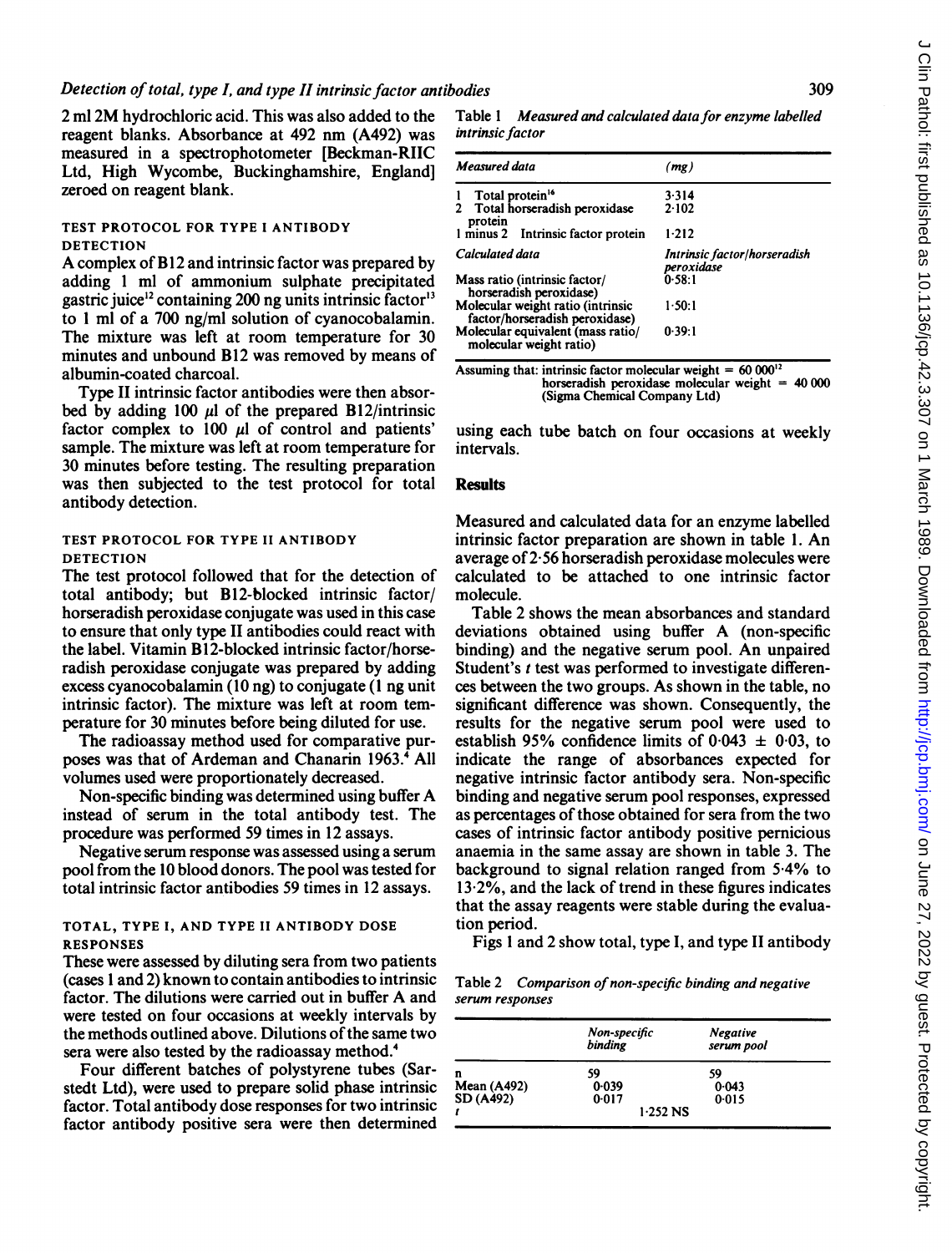Table 3 Non-specific binding and negative serum responses expressed as percentages of those obtained for two intrinsic factor antibody positive sera (cases <sup>1</sup> and 2)

|      | Non-specific binding |        | Negative serum control |        |
|------|----------------------|--------|------------------------|--------|
| Week | Case 1               | Case 2 | Case 1                 | Case 2 |
|      | 9.3                  | 8.3    | 78                     | 6.9    |
| 2    | 7.1                  | 5.4    | $13 - 2$               | $10-0$ |
| 3    | 8.8                  | $10-4$ | $10-4$                 | 12.2   |
| 4    | 7.3                  | 7.7    | $8-1$                  | 8.6    |

dose responses. The points shown represent the mean absorbance values obtained from four tests carried out at weekly intervals. Type <sup>I</sup> antibody titres obtained for the same sera using the radioassay method<sup>4</sup> and ELISA are included for comparative purposes (table 4).

Fig 3 shows the total antibody dose responses for one of the intrinsic factor antibody positive sera, measured with solid phase intrinsic factor prepared using four different batches of polystyrene tubes (Sarstedt Ltd). The points shown represent the mean absorbance values obtained from four tests carried out at weekly intervals. Essentially similar results were obtained for the second of the two sera tested.

Results obtained by the radioassay and ELISA methods for samples from patient groups <sup>1</sup> and 2 are shown in table 5. All control sera gave negative results.

#### **Discussion**

The method presented was sensitive, of high capacity, and non-isotopic, capable of detecting total, type I, and type II antibodies to human intrinsic factor. Intrinsic factor/enzyme conjugate was prepared by the method of Nakane and Kawaoi.'4 These authors reported that a maximum of five to six horseradish peroxidase molecules may be attached to one IgG molecule and that for immunoassay purposes, conju-



Fig <sup>1</sup> Total, type I, and type II intrinsic factor antibody dose responses for case 1.



Fig 2 Total, type I, and type II intrinsic factor antibody dose responses for case 2.

gates with a horseradish peroxidase:protein molecular ratio of greater than <sup>1</sup> produced enhanced sensitivity.<sup>1417</sup> The optimal ratio quoted was  $2.3$  horseradish peroxidase: Iprotein molecule. The horseradish peroxidase:intrinsic factor molar ratio of 2-56:1 produced in our first conjugation was in good agreement with this, and in a second conjugation a ratio of 4-0:1 was obtained. The assay reagents were stable over four weeks and we have continued to use the original conjugate label without signs of serious deterioration for more than 12 months.

The sensitivity of the method was confirmed by the low level of non-specific binding and by the fact that no significant difference could be shown between this and the response produced by an intrinsic factor antibody negative serum pool. Dose responses were obtained for total, type I, and type II intrinsic factor antibodies (figs <sup>1</sup> and 2). Total antibody was detectable to a serum dilution of 1/100 in case <sup>1</sup> and 1/1000 in case 2. Although the curve produced by type II antibody reflected the sigmoid shape produced by total antibody in both cases, differences were observed in the responses obtained for type <sup>I</sup> antibody. For case 1, a positive type <sup>I</sup> response could be shown to a dilution of 1/2; a positive result was obtained for the 1/4 dilution in case 2. These results are both in agreement with those obtained using the radioassay

Table 4 Antibody titres for cases 1 and 2 by radioassay and ELISA methods

|                                                                   | Case 1     |       | Case 2           |    |
|-------------------------------------------------------------------|------------|-------|------------------|----|
| Serum<br>dilution                                                 | Radioassay | ELISA | Radioassay ELISA |    |
| Neat                                                              |            | NT    |                  | NT |
|                                                                   |            |       |                  |    |
|                                                                   |            |       |                  |    |
|                                                                   |            |       |                  |    |
| $\frac{1}{2}$<br>$\frac{1}{4}$<br>$\frac{1}{8}$<br>$\frac{1}{16}$ |            |       |                  |    |

Positive antibody response

Negative antibody response

 $NT = Not$  tested at this dilution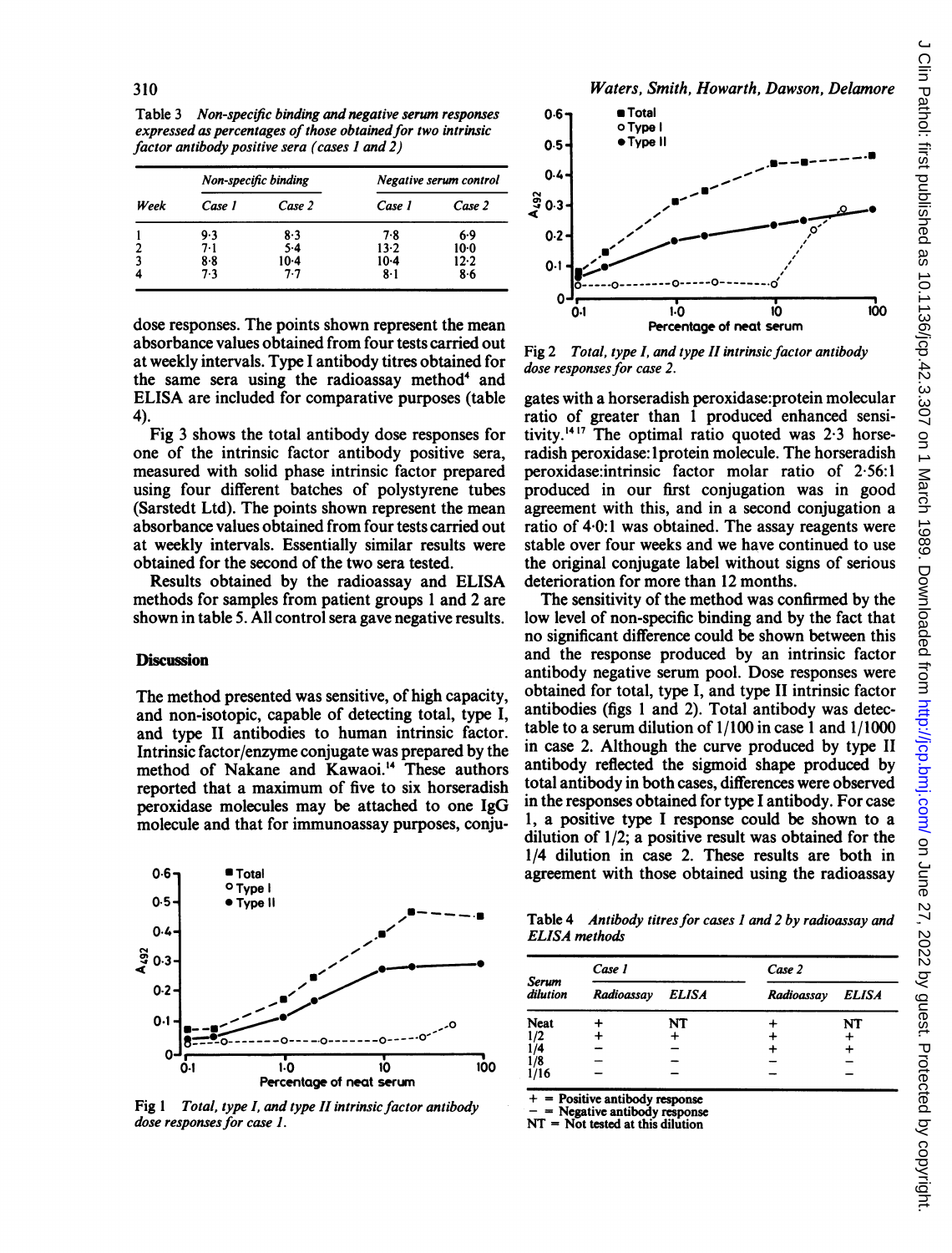

Fig 3 Total intrinsic factor antibody dose responses obtained using four different batches of polystyrene tubes as solid phase support.

method (table 4). It seems that the method is less sensitive for type <sup>I</sup> antibody than for type II. If technical effects are responsible for the apparent discrepancy these are most likely to be associated with antibody uptake by the solid phase intrinsic factor. Type <sup>I</sup> antibody may have a restricted access to the B<sup>12</sup> binding site of the solid phase intrinsic factor, thus giving the appearance of an enhanced type II and a decreased type <sup>I</sup> antibody reaction. These features may be important to understanding the nature of intrinsic factor antibodies and merit further investigation. At present, however, the method is used only to show the presence of antibodies to intrinsic factor in serum and as such has potential advantages over present methodology.

When applied to the group of 45 patients with pernicious anaemia, 62% were found to be positive for type <sup>I</sup> antibody by the radioassay method of Ardeman and Chanarin 1963.4 This was in good agreement with previously reported clinical sensitivity figures for type I intrinsic factor antibody methods.<sup>71318</sup> Our ELISA showed increased sensitivity-the proportion of positive reactions rising to 67%. Both methods were specific for pernicious anaemia as no known false positive results were detected in the control group of 80 patients. Two patients in group 1, however, gave discrepant results, one being positive by the radioassay and negative by the ELISA method; the converse being true in the second. Unfortunately, further information was unavailable on these patients and we

Table 5 Incidence of positive results in patient groups

|                               |     | <b>Positive results</b> |                     |
|-------------------------------|-----|-------------------------|---------------------|
|                               | n   | Radioassay              | <i><b>ELISA</b></i> |
|                               | 115 | 29                      | 31                  |
| Group 1<br>Pernicious anaemia | 45  | 28                      | 30                  |
| Group 2                       | 80  |                         |                     |

were unable to reach a conclusive diagnosis. By increasing the serum:intrinsic factor antigen ratio by up to 1000-fold, Nimo and Carmel recently improved the sensitivity of their radioassay method for type <sup>I</sup> antibody.'9 We intend to investigate the effect of different solid phase intrinsic factor concentrations on the sensitivity of our ELISA system.

The intrinsic factor antibody ELISA described here uses a non-isotopic label which has proved stable for a minimum period of <sup>12</sup> months. One enzyme/intrinsic factor conjugation procedure is capable of producing sufficient label to test in excess of 10 000 patient samples. The assay method is quick, results being produced within the working day, and the procedural steps are straightforward. The method is cost effective when compared with other, particularly commercial intrinsic factor, assay methods which cost approximately £3.00 a patient. These factors, combined with increased clinical sensitivity, constitute an ideal method for a screening test in the investigation of B<sup>12</sup> deficiency. The technique has the added potential for the quantitative measurement of type <sup>I</sup> and type II intrinsic factor antibodies and may contribute to the further understanding of their importance in relation to pernicious anaemia.

We are grateful to Mrs A Tomlin, University department of surgery, Manchester Royal Infirmary, for the collection and supply of gastric juice. Thanks also go to David Hoctor, department of haematology, Manchester Royal Infirmary, and Peter Howell, National Blood Transfusion Service, Manchester, for helpful comments and advice; and to Mrs Beverley Howarth for her secretarial assistance.

#### References

- <sup>I</sup> Schwartz M. Intrinsic factor inhibiting substance in the serum of orally treated patients with pernicious anaemia. Lancet 1958;ii:61-2.
- 2 Lindenbaum J. Status of laboratory testing in the diagnosis of megaloblastic anaemia. Blood 1983;61:624-7.
- 3 Roitt IM, Doniach D, Shapland C. Intrinsic factor autoantibodies. Lancet 1964;ii:469-70.
- 4 Ardeman S, Chanarin I. Assay of gastric intrinsic factor in the diagnosis of addisonian pernicious anaemia. Br J Haematol 1965;11:305-14.
- 5 Gottlieb C, Lau KS, Wasserman LR, Herbert V. Rapid charcoal assay for intrinsic factor (IF), gastric juice unsaturated B12 binding capacity, antibody to IF, and serum unsaturated B12 binding capacity. Blood 1985;25:875-83.
- 6 Ghazi HA. Effect of serum vitamin B12 binding on intrinsic factor antibody detection in pernicious anaemia. Acta Haematol 1972;47:264-8.
- 7 Conn DA. Intrinsic factor antibody detection and quantitation. Med Lab Sci 1986;43:48-52.
- 8 Conn DA. Detection of type <sup>I</sup> and type II antibodies to intrinsic factor. Med Lab Sci 1986;43:148-51.
- Conn DA. Intrinsic factor antibodies in relation to disease. Med Lab Sci 1986;43:220-4.